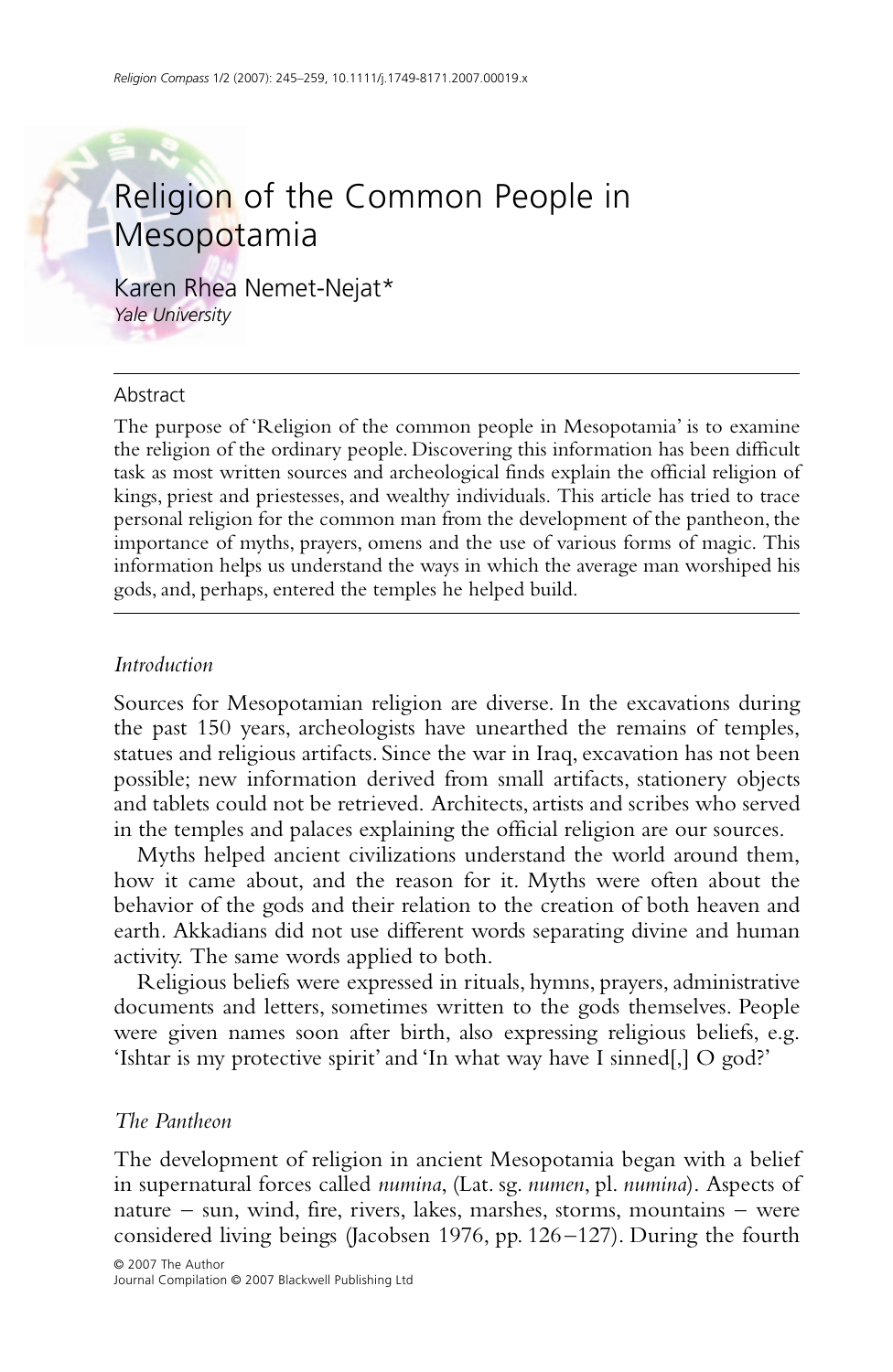millennium BCE. Mesopotamians, needing a meaningful relation with these, began to anthropomorphize their gods (Saggs 1989, p. 272). Numinous powers were reflected in traditions throughout the ancient Near East. The strongest divine personalities appealed most to worshipers, absorbing the powers of minor gods. Statues of the god played a key role in ancient Mesopotamia.Their importance is evident in the wide distribution of cheap, clay replicas, as well as statues of minor gods. In fact, a son could inherit his father's 'gods' (Oates 1986, p. 174). Made to look like human beings, gods took part in the same activities such as making love, losing their tempers, eating, drinking, weeping and sleeping (Saggs 1984, p. 207).

Certain animals and fantastic beings, such as the goat fish and snake eagle, became symbols for specific gods. Their emblems, referred to as 'gods', 'standards', 'weapons', 'drawings', and 'seats', were often placed on the pedestals used for the gods themselves throughout the ancient Near East (Black & Green 1992, pp. 93–98, 113–114;Oppenheim 1977, pp. 286–287). Specific association between symbols and gods retained their meaning for more than three millennia.

There are five main groups in the Mesopotamian pantheon: (1) the older generation of gods, (2) the younger generation of gods, (3) national gods, (4) netherworld gods, and (5) personal gods. The following are some significant deities in each group (see Jacobsen 1980, pp. 162–169).

# *The Older Generation of Gods*

From the third millennium BCE onward, *An* (Akkadian, *Anu*), meaning 'sky', was the head of the pantheon on heaven and earth. All things conformed to his will, because his command was 'the foundation of heaven and earth'.An was associated with the king, the source of all authority on earth.

*Enlil*,'lord wind', was both the power of the gentle wind and the storm. Initially, he held the Tablets of Destiny, affecting both gods and mankind. His wife was the grain goddess *Ninlil*,'lady wind'.

*Ninkhursaga* was third in the pantheon, after An and Enlil. Her name denotes 'Lady of the stony ground' or 'Lady of the foothills', pointing to her representing the numinous powers of rain on the mountains. She acted as midwife in the birth of many gods and goddesses.

*Enki* (Akkadian, *Ea*),'productive manager of the soil', irrigated the land. He played a positive role in human affairs, helping man in his time of difficulty.

# *The Younger Generation of Gods*

*Nanna* (Akkadian, *Sin*) was the god who represented the various phases of the moon, i.e. the full moon, the crescents, and the new moon.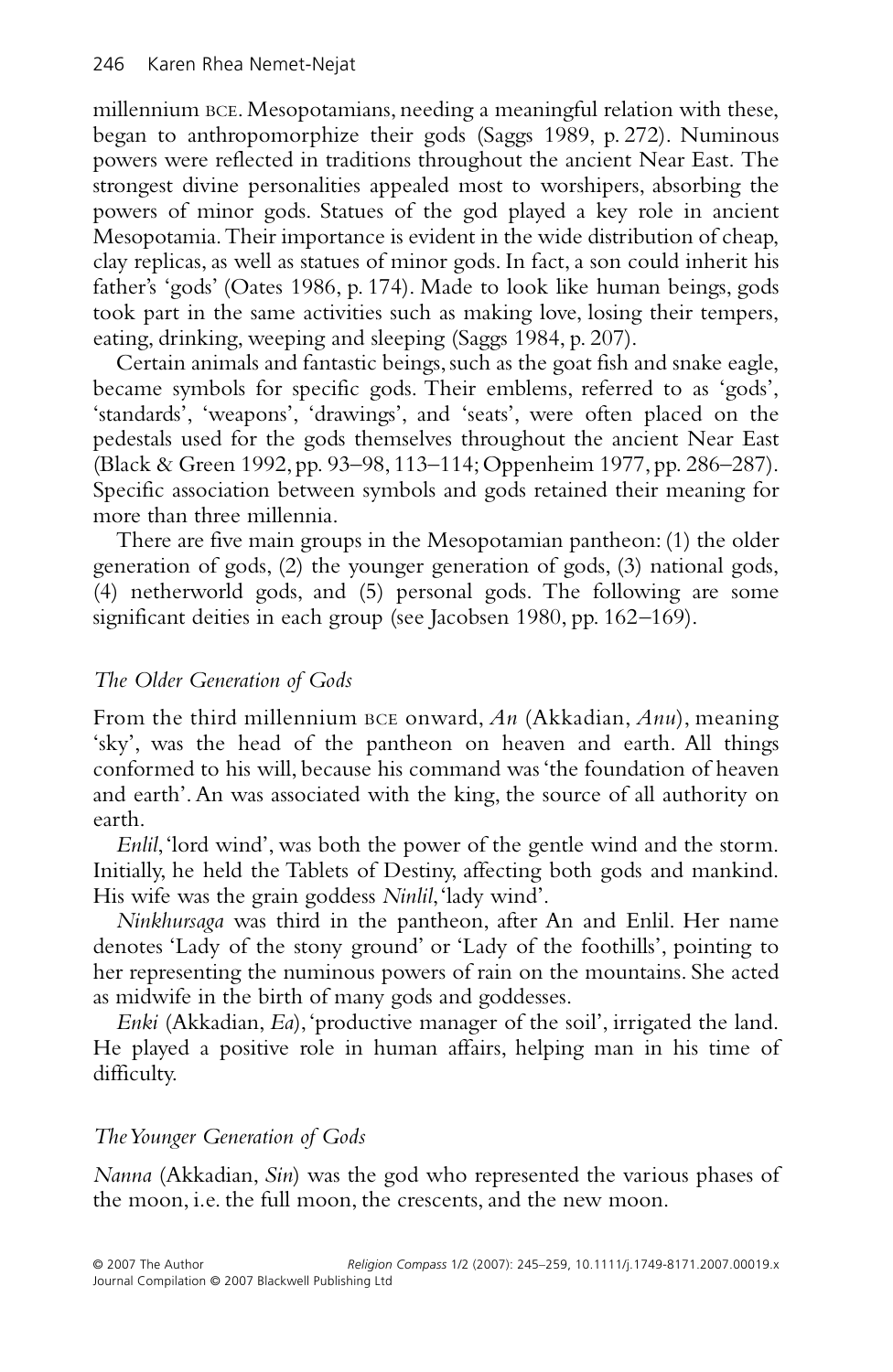*Ninurta* was both a warrior and farmer. He was depicted as a hybrid creature, a lion-headed eagle, with extended wings and thunder roaring from its mouth.

*Utu* (Akkadian, *Shamash*), whose name meant 'sun', dispensed justice to both gods and men. Utu was placed to guard the boundaries 'for heaven and earth'. Through him, the universe was subject to one law and one judge – everything and everyone in existence could be brought to justice.

*Inanna* (Akkadian, *Ishtar*) assumed a complex set of roles and was called 'Lady of a myriad offices' (Jacobsen 1976, p. 141). By the second millennium BCE, Ishtar became the most widely worshiped Babylonian deity, and her Semiticized name, *ishtaru*, the name Ishtar came to be the generic word for 'goddess'.

Inanna/Ishtar, was the goddess of love and sexuality. She absorbed the powers of a number of other goddesses, such as the divinity of the planet Venus.

As patron goddess of the prostitute and alehouse, Inanna was described in a hymn as a harlot beginning her work by picking up customers from among men returning from work in the fields:

> O harlot, you set out for the alehouse, O Inanna, you are bent on going into your (usual) window (to solicit) a lover–

. . . you, my lady, dress like one of no repute in a single garment

It is you that hail men from the alehouse! (Jacobsen 1976, p. 140)

Inanna may have been depicted in her role as a prostitute, i.e. the face of a lady in the window, with four columns at its base. She wore an Egyptian hairdo and necklace. This motif has been found as ivory fittings on furniture from Mesopotamia, Syria, and ancient Israel (Curtis & Reade 1995, p. 129, no. 93; Nemet-Nejat 2002, p. 153).

# *National Gods*

. . .

The second and first millennia BCE, both *Marduk*, patron god of Babylon, and *Ashur*, patron god of Assyria, became the heads of their respective pantheons, when their cities became the capitals of their nations and empires. *Nabu*, Marduk's son, was the patron god of scribes. Probably the scribes themselves popularized Marduk and Ashur as the supreme deities in the mythology.

# *Netherworld Gods*

The Netherworld was governed by *Nergal* and *Ereshkigal*, the king and the queen of the Netherworld. Among others, their administrative staffs included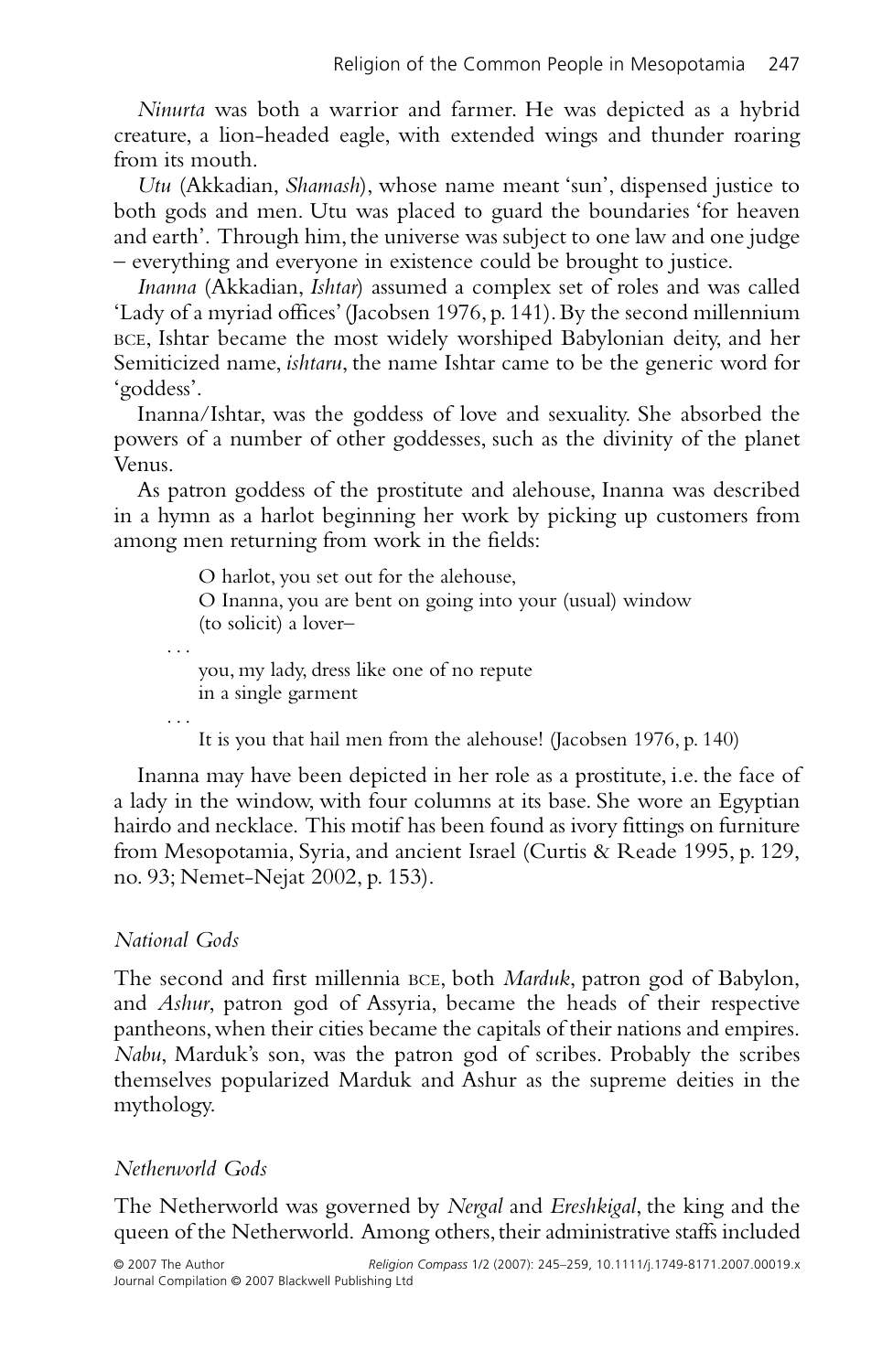*Namtar* (literally,'fate'),*Utu* (the sun god) and *Gilgamesh* (the legendary king of Uruk).

# *Personal Gods*

The Babylonian family had one god, the 'family god', to whom it made regular offerings and from whom its member made specific requests as food and health. For the ancient his good luck was attached to his personal god, as described by the phrase 'to acquire a god' (Jacobsen 1976, p. 155; Wiggerman *CANE*, 1483).

The ancient Mesopotamian addressed his or her personal god (or goddess) sometimes by name, asking him to intervene with more powerful gods. If a person had a cylinder seal, he could refer himself as 'servant' of a god in the inscription on the seal (Stol *CANE*, p. 488). Still, gods were not of minor importance in the pantheon. As to an unlucky person, the phrase often said was 'his gods have left him' (Wiggerman *CANE* 3, 1483).

# *Myths and the Common Man*

The gods decreed the fates of the universe from the beginning of creation, when heaven and earth were separated. For the most part, the gods delegated their decisions to minor deities and, in some cases, mortals. Human existence depended on pleasing the gods, but the gods also relied on their human servants to do their work, since the gods did not want to labor, they also rescued human beings in several myths.

As members of a totalitarian state, its citizens expected unreasonable punishment. Men complained about the unfair treatment of the gods in their prayers throughout Mesopotamian history. Demons of death, called 'Fate' and 'Evil Day', took men and women to the netherworld. Demons of death called 'Evil Days' expressed the god's decision to end an empire – that is, collective death (Wiggerman *CANE*, pp. 1861, 1863). For the Babylonians the universal occurrence of death was one more injustice that concerned them; they did not seek rewards in the afterlife.

# *The Epic of Creation*

Some of the well-known myths had more than one purpose, for example, the *Epic of Creation*, explained both the creation and organization of the universe. It was a political, religious and literary work which explained how Marduk became the god of Babylon or Ashur, the god of Assyria. The gods of political enemies became the embodiment of the enemies themselves and were treated cruelly. They were drawn into political conflict, with their statues and temples at the mercy of their conquerors. Politco-religious pamphlets were equally brutal. For example, one text was written to discredit the New Year Festival of Babylon in the eyes of the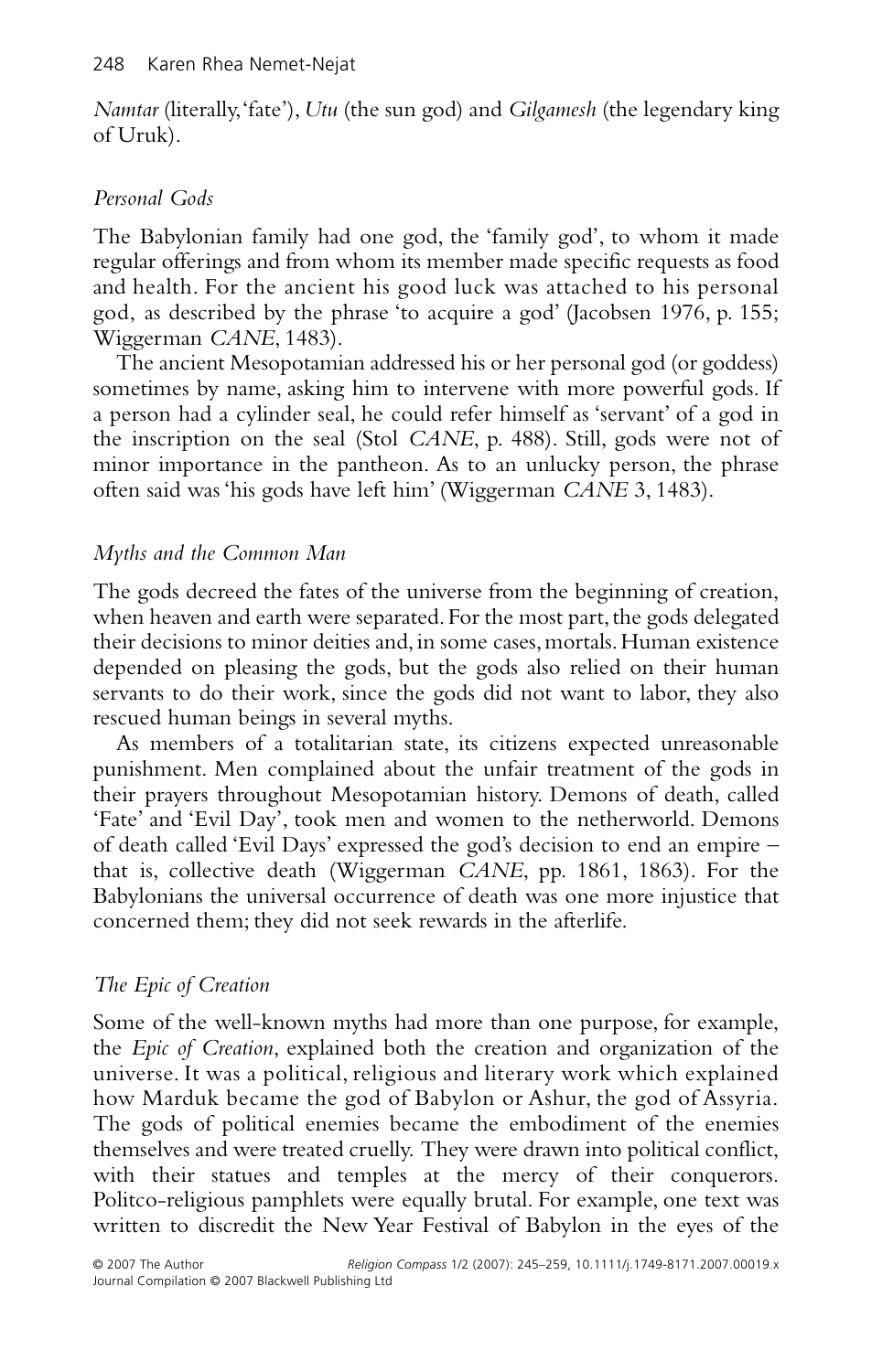Assyrians; ritual instructions were even included in order to stage a trial of the Babylonian god Marduk for his sins against Ashur, the Assyrian god (Jacobsen 1976, p. 233). Hittites and other peoples of the ancient Near East also had their myths of origin, but most were derived from Mesopotamia. The New Year's Festival was the most important festival and explained how the universe was created through Marduk's victory, thereby, providing assurance to the Babylonians was celebrated each year that the king was in Babylon.

The myth that the world as they knew it would continue unchanged. In Neo-Babylonian times (ca. 1000–539 BCE) the New Year's Festival took place during the month of the spring equinox. On the evening of the fourth day the whole of the *Epic of Creation* was recited in public, and, perhaps, even reenacted similar to a medieval mystery play. In other words, probably it was one of many myths and other literary works that were performance pieces (cf. Oppenheim 1977, p. 177). The fifth day included ritual purification. Then both the king and the statue of the god arrived to participate in the festival. The king was permitted to enter the inner sanctuary but only after the high priest had removed the royal insignia. The king was humiliated as he knelt before Marduk and assured the god that during the year he had neither committed any sins nor neglected the temple of Esagila at Babylon. After a speech by the priest the king's insignia were returned to him. In the evening the king participated in a ceremony in which a black bull was sacrificed and its hide was used to cover a copper kettledrum (Oppenheim 1977, pp. 122, 178–179). Later ceremonies included a parade in which the king 'took the hand of Marduk' and led him along the Processional Way and through the Ishtar Gate for all to see. The parade included statues of other gods who had come from many cities in order to confirm the king as high priest of Marduk. Enormous amount of food and booty probably accompanied the statues.

The role the private citizens played in these elaborate ceremonies remains uncertain. But, at least, the public could watch the great processions as the divine statue image was carried in a procession through the spacious yards of the temple compound or through certain streets of the city (Oppenheim 1977, pp. 139, 187; van der Mieroop 2003, pp. 269–273).

The king then took part in the so-called Sacred Marriage, when offerings associated with 'setting up the bed' took place (Jacobsen 1976, p. 126). The Sacred Marriage was a fertility ritual based on the myth,'The Courtship of Inanna and Dumuzi', and was celebrated in different cities by different occupations. The date growers celebrated the Sacred Marriage as the power in the date palm to grow and bear fruit, and, the herders who depended on pasture and breeding, believed consummation resulted in fertility in nature (Jacobsen 1980, p. 169). In this rite either the priest or king represented the god. His sexual union with the goddess Inanna, played by a high priestess or perhaps even the queen, resulted in all of nature being fertilized.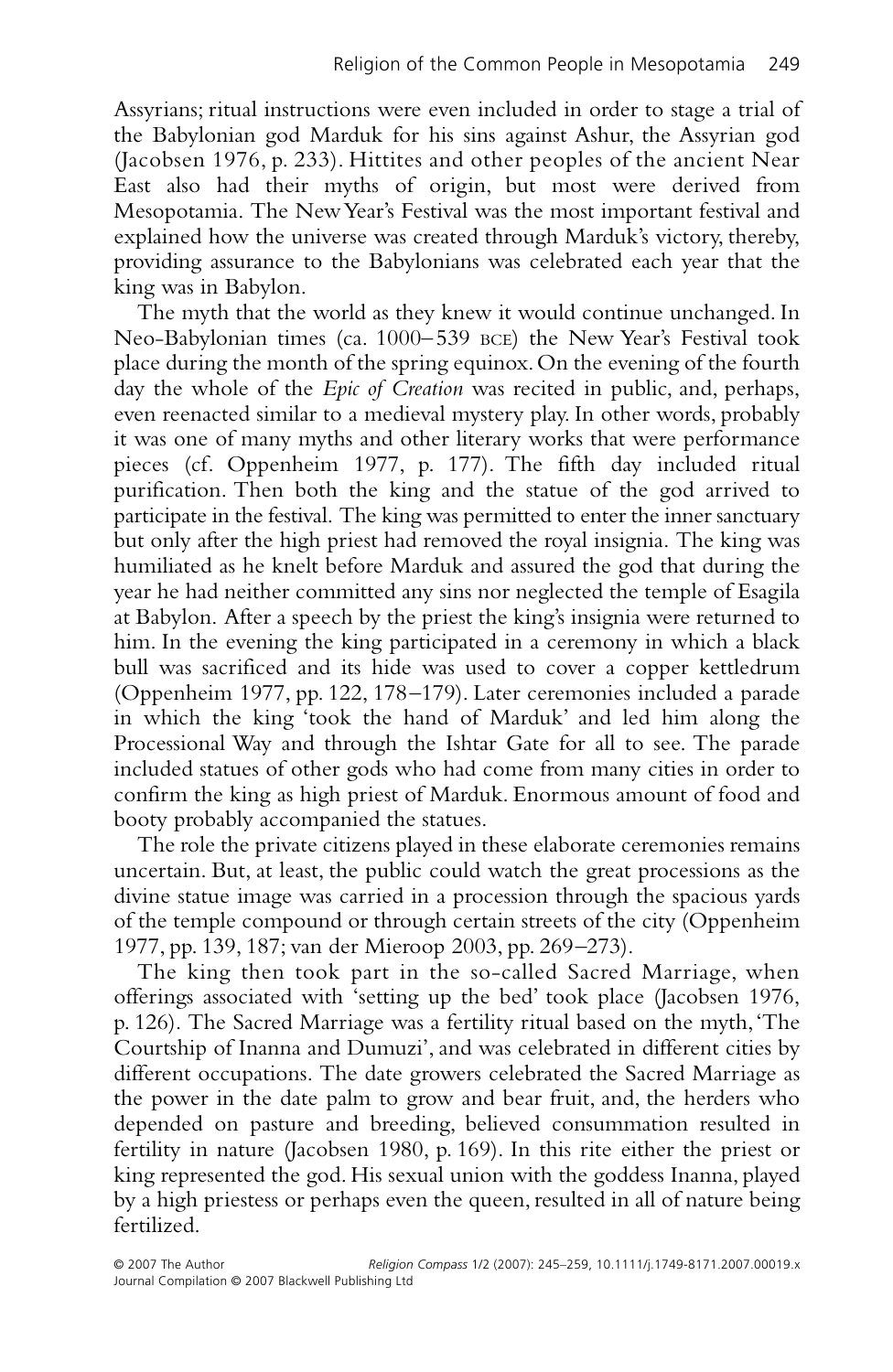# *The Flood Myths*

The flood myths have their origin in Mesopotamia. The Sumerian *Flood Myth* may have referred to the flooding of the Tigris and Euphrates Rivers. Nonetheless, what is extant refers to the disapproval of man's deed by the gods. The land was flooded, and only Ziusudra (Life of Distant Days) survived in his ark, with animals and the 'seed of mankind'.When the waters of the flood receded, Ziusudra went ashore and was granted eternal life by the gods and then settled in a distant land. The Akkadian Flood Myth, *Atra-hasis* (Exceedingly Wise) began 'when the gods were (like) men', meaning that the gods originally had to do all the work such as digging out canals. Then, the gods went on strike! The goddess of creation was asked to create man to do the gods' work.

One of the themes found in Mesopotamian myths was the problem of 'noise'. In the myth of *Atra-hasis*, as the population grew, the gods were provoked by man's noise and ready to destroy him. The myth included the story of the flood and the search for eternal life. The flood myth was one of the most popular tales of ancient times. It was found in several ancient languages and reworked to suit different cultures. It was also embedded in the Gilgamesh Epic.

# *A Cow of Sin*

To help a woman in labor, *A Cow of Sin* was recited. This myth was about the Moon god's spouse in the shape of a cow, who also had a difficult delivery until Anu, the head of the pantheon, anointed her with oil and 'waters of labor pangs' (i.e. amniotic fluid). The myth ended with the following incantation: 'Just as Maid-of-the-Moon-god gave birth normally, so may this girl in labor give birth (Veldhuis 1991, pp. 8, lines 33–35; 10, lines, 34–36 [broken]; 12, lines 62–64).

Similar to *A Cow of Sin*, the myth of *Atra-hasis* or, at least, part of *Atra-hasis* may have been recited as an incantation to ease a women's pains during childbirth as noted in the section in which the birth-goddess created mankind (Lambert & Millard 1969, p. 61, lines 253–256; lines 3–6). In this myth, once human beings were created, the rituals for childbirth concerned placing a 'brick' (see below) and beating a drum. Beating a drum probably simulates the heart beat of the baby.

University of Pennsylvania Museum archeologists found a colorfully adorned mudbrick from Egypt, the first ever found, was one of a pair used to support a woman's feet while she squatted during childbirth. In Egypt (similar to Mesopotamia?), a woman squatted on a pair of bricks when giving birth. This ancient brick, measuring  $14 \times 7$  inches, was used by a noblewoman or princess named Renseneb (ca. 1850 –1650 BCE). The top of the brick is decorated with painted scenes and figures of a mother holding her newborn baby and magical images of gods whose purpose was to protect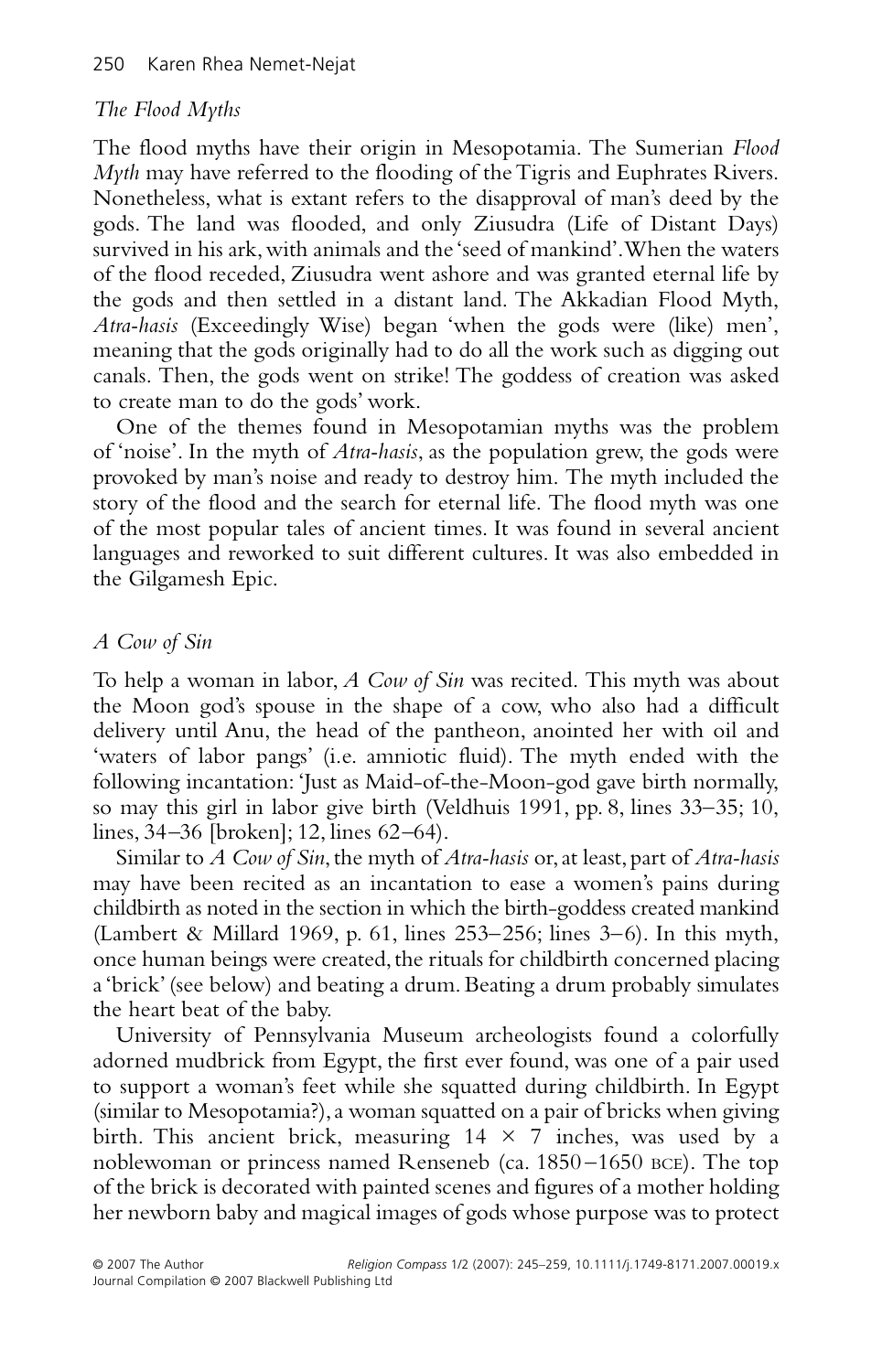the mother and baby at the time of birth. The sides and bottom of the brick [are crumbled \(http://www.useum.upenn.edu/news/fullrelease.php, 2002\).](http://www.useum.upenn.edu/news/fullrelease.php)

# *Mesopotamian Religious Beliefs*

. . .

The gods created man to serve them, a concept expressed in art, many hymns, prayers, historical texts, royal inscriptions, and numerous Sumerian and Akkadian myths. Transgression against gods was an important topic in Sumerian sources about religion. Numerous words for sin were differentiated by degrees of their gravity. For the ancient Mesopotamians, the words for 'sin' included violent crimes, moral offenses, errors and omissions in ritual performances and unintentional acts.

In the middle of the second millennium BCE, the problem of the righteous who suffered even though they had not committed sins against the god, was dealt with in two works,*The Poem of the Righteous Sufferer* and *The Babylonian Theodicy*.

*The Poem of the Righteous Sufferer* began with the phrase 'Let me praise the lord of wisdom'.This philosophical work was an elaborate hymn to Marduk. It questioned why pious men suffer (Lambert 1960, p. 27). The lines of the work alternated between discussing the god's harshness and his clemency, expressing the unpredictable nature of the divine powers as described in the following verse:

What is good to oneself is a sin to the god.

What is despicable in one's heart is good for one's god.

(Ludlul II, lines 34–35 translated by the author from the transcription of Lambert 1960, p. 41)

The *Babylonian Theodicy* was the dialogue between a sufferer and his friend discussing again the questions such as to why the gods allow man to suffer. This may have been a performance piece because two speakers are involved. By giving examples, the sufferer showed that because was no connection between man's behavior and his fate. The friend responded with the conventional view that in the end the gods will reward the pious and punish the wicked. The idea in the poem developed in an elegant series of arguments and counterarguments in which the syllables gave the name of the author. Each section of each speech present both an argument and a counterargument (after Lambert 1960, pp. 74–75).

> Sufferer: [giving instances of prosperity which was not the result of piety and of his own piety not rewarded by divine favor];

The rich man whose wealth has increased for him, Did he dedicate precious gold for the goddess Mami? Have I withheld cereal offerings? I have prayed to the god, I have dedicated regular offerings to the goddess. (Sufferer V, lines 52–55)

. . . Friend: [arguing that divine retribution will come in time]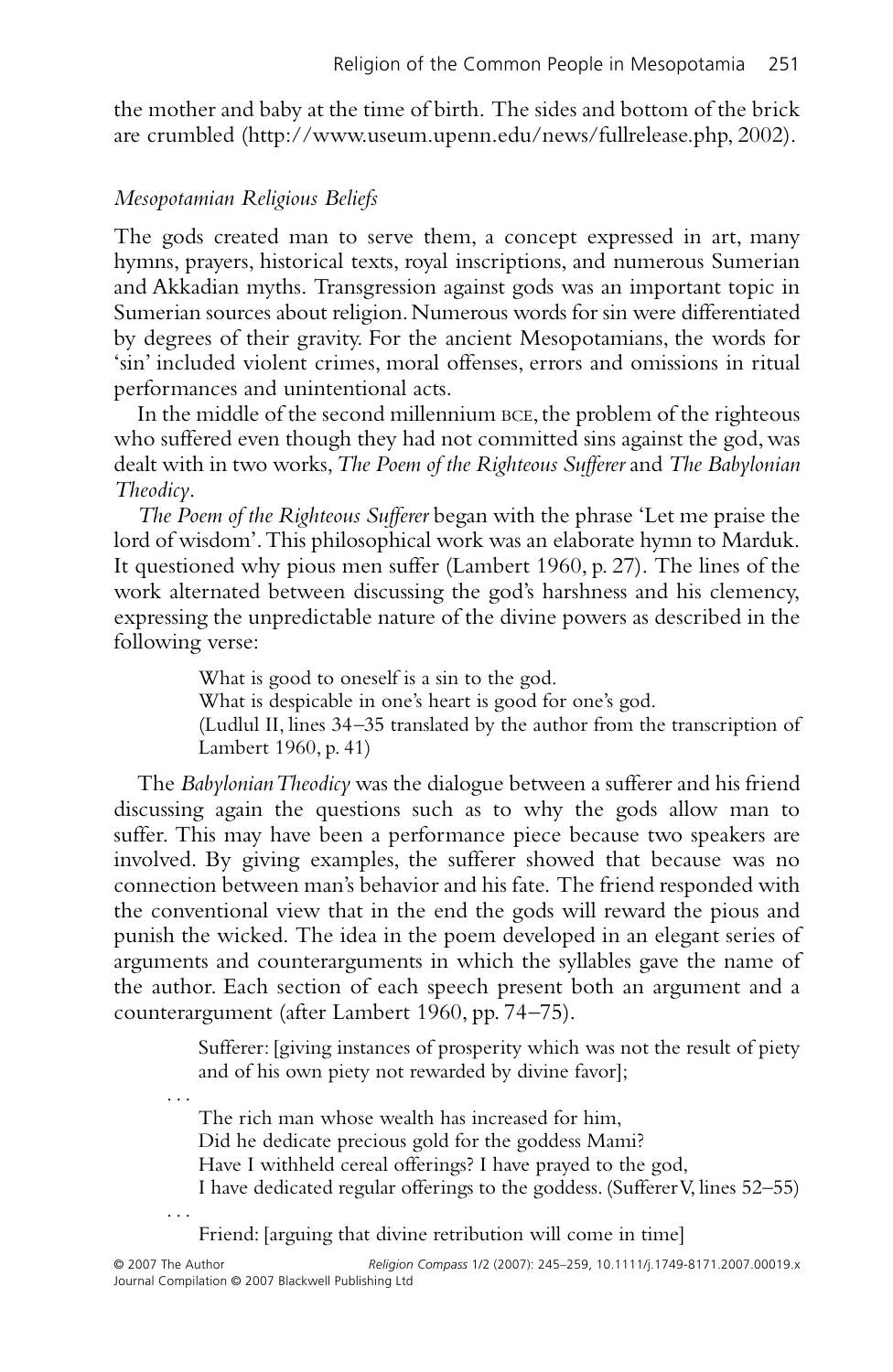#### 252 Karen Rhea Nemet-Nejat

The rich man who has piled up treasures, A king will burn him before his time. Do you wish to go the way these have gone?

Seek the lasting reward of (your) god. (Friend VI, lines 62, 65)

During the first millennium Mesopotamian empires came to an end through wars, floods and famine.Mythological themes of that period which reflected violence became popular, namely, death, demons in the netherworld, and divine wars. Death was graphically described such as An (the head of the pantheon) being flayed and his head cut off and Enlil's (lord wind) eyes were plucked out (Jacobsen 1976, p. 231).

## *Personal Prayers*

The liturgical poems were addressed to a particular god, before whom the worshiper bowed and asked for mercy, sometimes through flattery. Ea, Shamash, and Marduk were frequently summoned in magical prayers and rituals, expressing the worshiper's feelings of personal guilt. Their functions were distinguished in a general way: Ea, as god of wisdom, supplied the spell; Marduk, Ea's son, executed it; and Shamash, god of justice, furnished powers of purification (Foster 1996, vol. 2, p. 540). The three gods were addressed:

> O Ea, Shamash and Marduk, what is my guilt? An abomination has confronted me, evil has me in its power. (Foster 1996, vol. 2, p. 549)

Prayers concluded with rituals, which described the details of sacrifice and the precise time of the offering. The connections between the acts and offerings of the prayer were fixed. Prayers outside the standardized liturgy described individual emotions and requests.

With the passage of time, the common man understood less and less of their contents of prayers which were in obscure or antiquated languages. Nonetheless, they fulfilled their religious duties by being obedient subjects of the state and showing respect to the gods through offering token contributions during the gods' festival (Wiggerman *CANE*, p. 1866).

#### *Institutions: Rituals and Temples*

Ancient Mesopotamians believed that man was a servant to the gods. In temple rituals the god held audience, reviewed human servants, and received their token contributions of food and drink accompanied by brief formulaic greetings and words of praise. For these offerings the god, in turn, gave man life, health and protection against evil (Wiggerman *CANE*, p. 1863). If the god was not pleased with the behavior of his servants and rulers, he might decree hunger and death instead of prosperity. In the worst case scenario, the god abandoned his city and gave it to demons and enemies. Regularly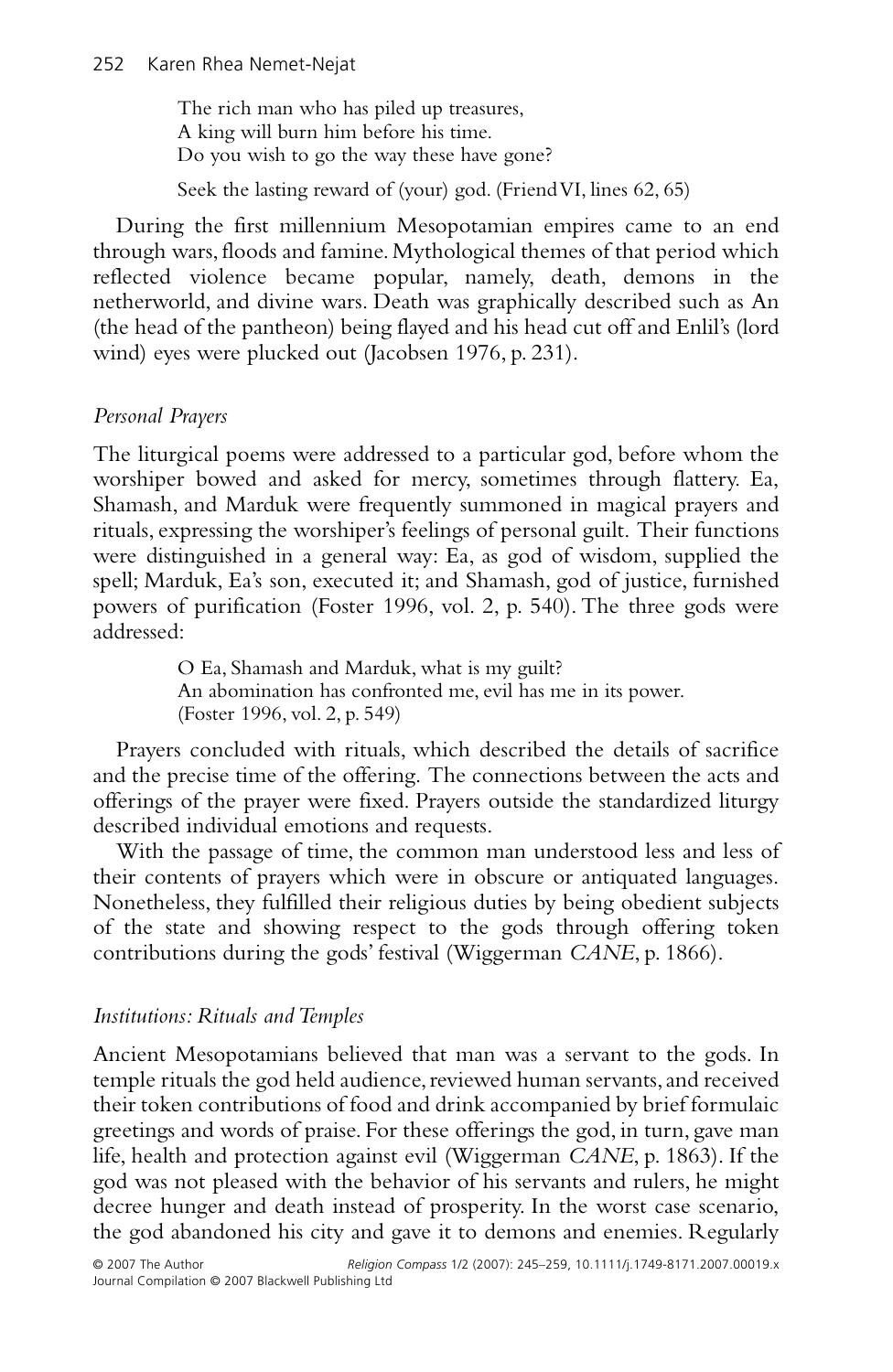and when the situation demanded it, special rituals were carried out to propitiate the god (Wiggerman *CANE*, pp. 1863–1864).

The temple staff cared for the image of the god, clothed and fed him. Assyrian kings and top officials of the sanctuary at temple staff ate the 'leftovers' from the sacrificial meal in recognition of their royal status. The ruler acted on behalf of his subjects before the god(s) and performed public rituals in order to insure the survival of the state.

The temples were usually built in the center of the city. They were the largest, tallest buildings and the showpieces of the city. Many temples have been excavated.

Only the priests entered the temples. Ordinary people could not enter the temples. There were shrines in the street with votive objects which related to the gods in the temple as well as those gods who had no temples of their own. Temples were built from mudbricks made with mud from Mesopotamian marshes. Manual labor constituted the cheapest part of the construction of a temple (Roaf *CANE*, p. 424). Specialized craftsmen were involved in expensive in creating wall paintings, geometric mosaics, statues, etc.

# *Magic and Religion*

In Mesopotamia exorcism, sorcery and divination were all activities associated with religion. They were not distinct systems outside the conventional religion. For every part in man's life there were spells and counterspells (releases). No boundaries separated 'magic' and 'religion'. Since texts were written by professional scribes, questions remained how much these beliefs represented the common people.

'Magic' referred to religious behavior which attempted to influence man's success, well-being, health, and wealth. There were two major forms of magic: white magic and black magic. White magic was used to ward off evil caused by demons, evil spirits, and human beings; sorcerers were summoned to cancel spells which afflicted the individual. Black magic was feared because it brought harm to people; sorcerers were also summoned for similar purposes. The ancients had a philosophy of life controlled by permanent fear of an unknown power lying in wait to harm them.

If sorcery was believed to be the cause of 'sin', several law codes referred to procedures to be followed in such cases.Because an accusation of sorcery was hard to prove, the accuser could be punished by death. For this reason, 'witchcraft trials' were avoided whenever possible. Only a fragment of a single letter reported that certain women were accused of witchcraft, but again, we hear nothing of witch trials (Von Soden 1994, p. 200). In cases in which evidence and testimony were not easily refutable, the standard procedure was to bring the case before the divine judges of the river. Immersion in the 'Divine River' brought a verdict of guilt (drowning) or innocence (survival):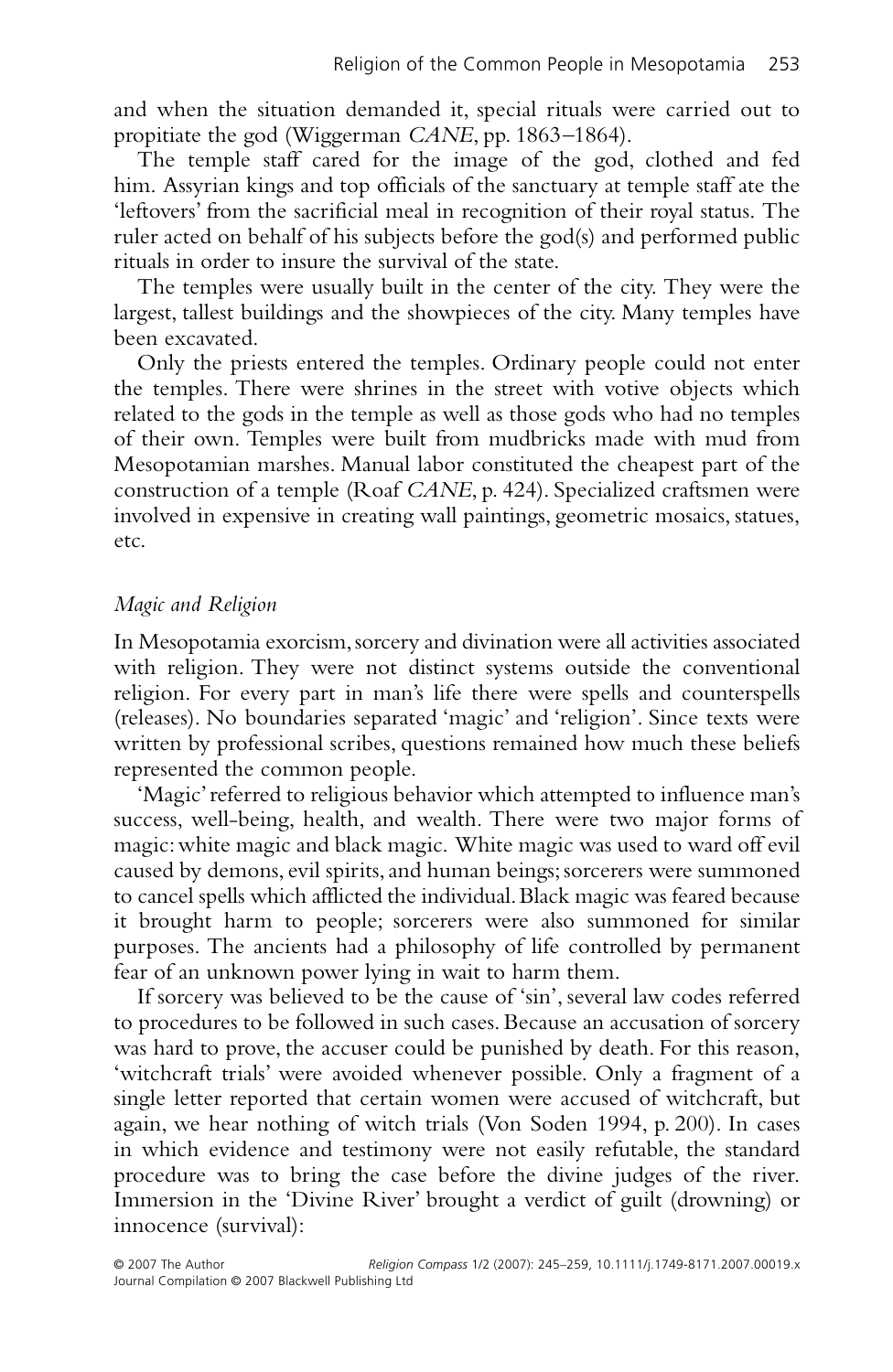If a man charges another man with practicing witchcraft but cannot bring proof against him, he who is charged with witchcraft shall go to the divine River Ordeal, he shall indeed submit to the divine River Ordeal; if, he drowns, his accuser shall take full legal possession of his estate; if he should survive, he who made the charge of witchcraft against him shall be killed; he who submitted to the divine River Ordeal shall take full legal possession of his accuser's estate.

(Roth 1995, 81, Laws of Hammurabi§2)

## *Omens*

Omens (Latin, *warning*) were either unsolicited or solicited. Unsolicited omens were occurrences that were observed in nature, such as, augury (flight of birds), positive and negative days to undertake an event (menology), malformed births among animals (teratalogical omens), dream interpretation, oneiromancy (dream interpretation), and celestial omens, e.g. 'An eclipse during the morning watch is for the curing of illness' (Rochberg 2004, p. 68).

Solicited omens predicting disaster called for the speedy performance of a ritual, incantation, or spell to prevent a specific threat from becoming a reality, e.g. configurations of water dropped on oil (lecomancy), smoke from an incenser (libanomancy) to arrows being shot in the air (cledomancy). Hepatoscopy often called extispicy, involved reading the signs on the liver or entrails, by referring to clay models of livers and catalogues of technical terms, e.g.'If a Weapon is placed in between the Presence and its Narrowing to the left: who is not the son of the king will seize the throne' (Jeyes 1989, pp. 144 –45, l. 11). Hepatoscopy, the most ancient form of all Babylonian divination, survived into the Hellenistic Age. This form of divination was an expensive process because its clients had to be able to afford a whole lamb (Reiner 1995, pp. 12–13).

Omen collections were formulated by 'if–then clauses', e.g. 'If (in his dream) one gives him an unperforated seal: he will have a deaf son' (Oppenheim 1956, p. 276). When the common man saw an omen, he contacted a specialist such as a diviner, an exorcist, a scholar, or a priest.

Ritual instructions, providing a countermeasure for a specific situation, were usually inscribed on individual tablets or included at the end of an omen series.

This paper will deal with a few major forms of divination, i.e. magic and medicine and astral magic (astronomy and astrology).

# *Magic and Medicine*

The ancient Mesopotamian lived in constant fear of supernatural forces that could harm him at any time. In order to counteract the effects of evil demons and physical illnesses, the *ashipu* (exorcist) and the *asu* (doctor) could be summoned. These two professions were known as early as the third millennium BCE in Sumer and later in Babylon, Assyria and the Hittite area.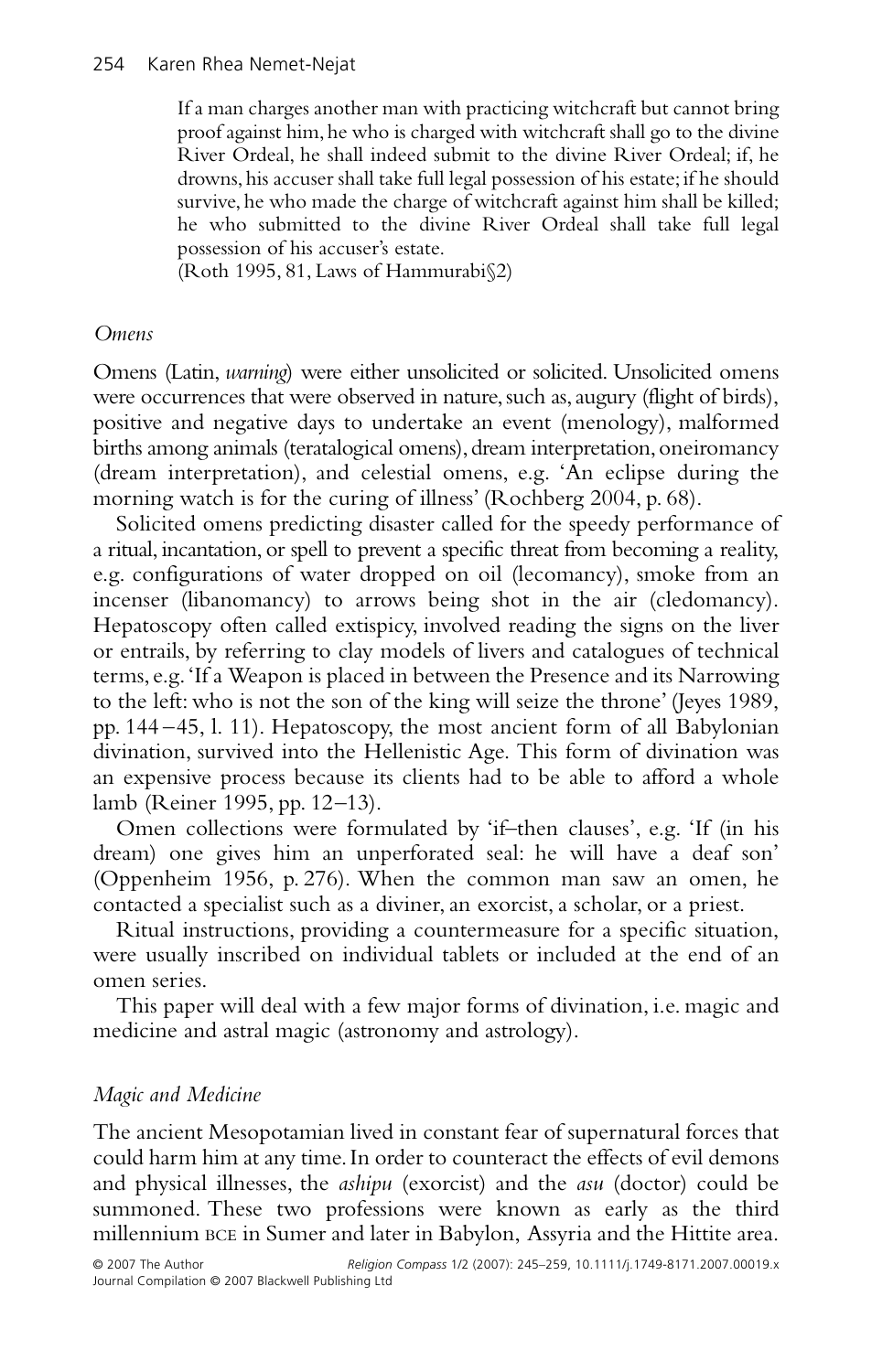Occasionally they worked together on a case, but sometimes one person held both positions. The boundary between the ashipu and the asu was not hard and fast (Farber *CANE*, pp. 1901–1902).

Medical texts were basically two kinds: descriptions of symptoms and lists of remedies. The majority of them were part of an omen series entitled, 'When an exorcist goes to the house of sick person', which the ashipu consulted for diagnosis. This section of the omen series was followed by a long list enumerating a variety of medical symptoms, from head to toe, without medical prescriptions or instructions. Rather, this series listed only the name or cause of the illness, followed by the prognoses: 'he will get well' or 'he will die'.

In the early stages of the illness, the ashipu would be summoned to recite the list of sins which the patient may have committed. The ashipu would identify the sin(s) and recite incantations so that he would be able to exorcize the 'the hand' of demons. Foul substances and processes would be used to purify the body, e.g. enemas, induced vomiting, and fumigation (Farber *CANE*, p. 1902). The ashipu might also use an animal as a place for the demon to inhabit, or the demon might be bribed with gifts on his the journey away from the patient. Ashipus usually worked outside the temple and were paid by ordinary people suffering from illness or bad luck. The asu or doctor used medicines and substances of therapeutic importance (Saggs 1989, p. 294).Medical expertise was probably learned by training and observation, both not described in handbooks (Biggs *CANE*, pp. 1918–1919).

Little is known about Mesopotamian surgery. Mesopotamians did not know much about anatomy and physiology because religion forbade dissecting corpses.Any information was probably learned from dissecting sheep. The organs were regarded as the seat of various emotions or intelligence. Only one surgical instrument, a scalpel, is discussed in the Code of Hammurabi §215–220 in relation to eye surgery. If the case of an upper-class citizen, if the operation was unsuccessful, the punishment was severe. The surgeon's hand was cut off. In the case of commoners and slaves, the unsuccessful surgeon paid a set fee. During approximately 2000, Mesopotamian medicine barely advanced.

# *Astral Magic*

Astronomers and astrologists worked together or were experts in both fields, sometimes one person holding both positions (Farber *CANE*, p. 1907). Astral magic was used to predict future events, to avoid evil portents, and to find the best moment to undertake important activities, such as building a house, marrying, or offering prayers and sacrifices to the god or goddess.

Astral magic intervened between man and god, influencing man's actions. The power of the stars was controlled by rituals and prayers. The moon also was important for the ancient Mesopotamian, because the calendar they used was based on lunar months in addition to solar years and dates.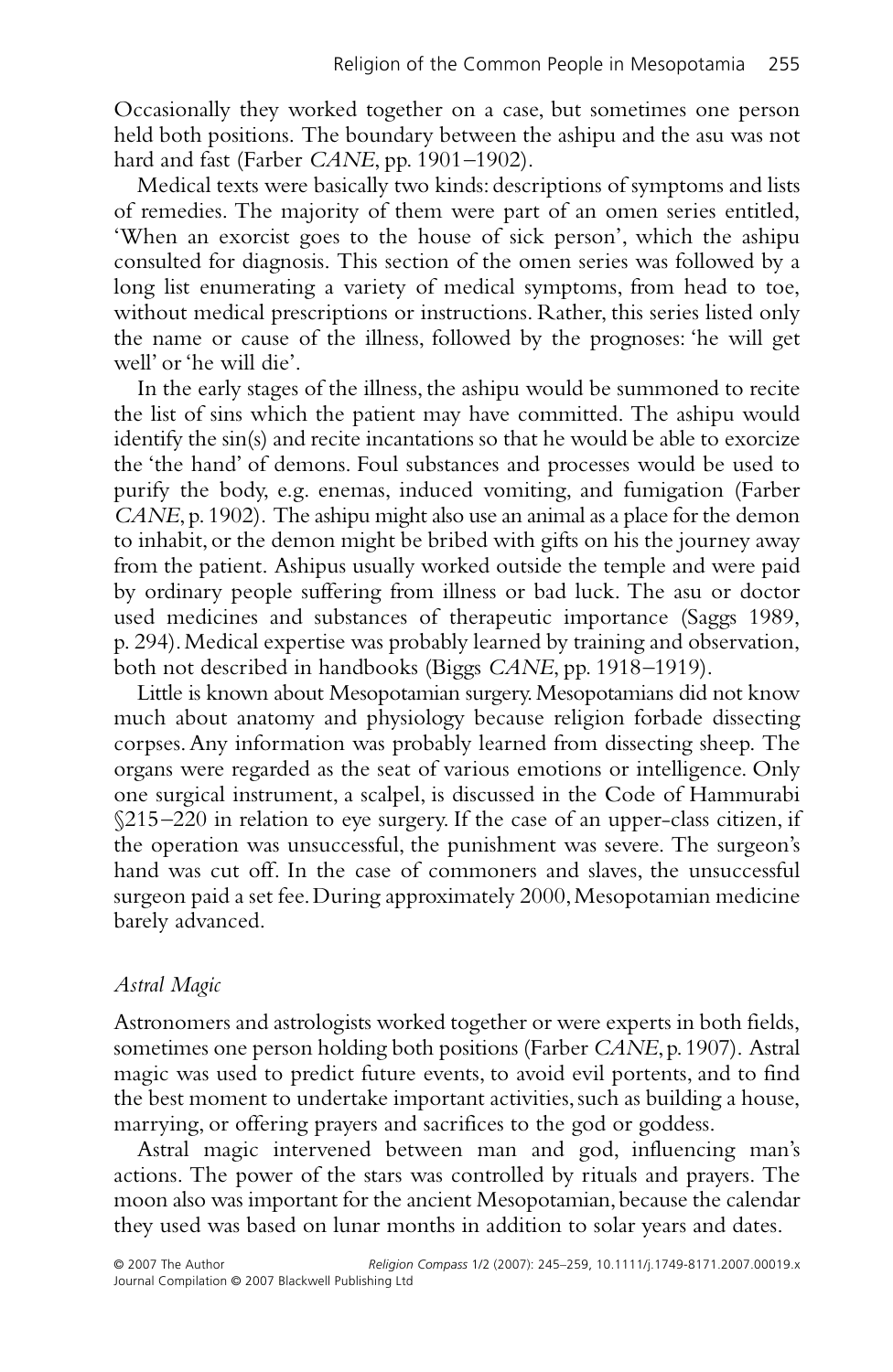Prayers to the heavenly bodies were just a few lines or words (Reiner 1995, p. 19). The reason for turning to the particular god or celestial body was not always clear. In dire situations, the gods' service was invoked by a litany text called 'may absolve', listing the names of stars, the gods' names, various rivers such as the Tigris and Euphrates, etc. (Reiner 1995, p. 19).

The famous 'Prayer to the Gods of the Night' was so named because the diviner examined the entrails of a sheep by the light provided by the stars and constellations of the night sky on the roof. Mesopotamians combined their belief in celestial omens with observational astronomy, and eventually (ca. 500 BCE to 61 CE) prediction of the movements of heavenly bodies (Britton & Walker 1996, pp. 50–67).

Astronomy and astrology began during the second millennium BCE and continued for 2000 years; however, these had little to do with the common person. In late fifth century BCE personal horoscopes and nativity omens appear. Many horoscopic texts forecast someone's life, but all introduced the date of birth of a child, i.e. 'Month *x*th previous month being (full/hollow), night of the *n*th, the child was born' (Walker and Britton 1996, p. 44).

# *Ghosts, Demons and Magical Protection*

In Mesopotamia man believed he was surrounded by ghosts and demons, which could be rendered harmless by executing the correct magical procedures and receiving offerings. Angry ghosts were known to stalk sinners, attacking them in the street and frightening them in their dreams. Sorcerers and gods sometimes punished sinners by sending ghosts as their emissaries (Scurlock *CANE*, pp. 1890–1891).

The names of many demons were known, but few were described in detail with some notable exceptions. For example, the family of demons known as *lilu* (m.), *lilitu* (f.) and '*lilu*'s girl', stole their way into peoples homes through windows. These demons sought to find their unmarried victims to whom they could be the husbands and wives. They made men impotent and women sterile. If proper precautions were not taken, the victim would soon be carried off to an early death to form the next generation of lilu and lilitu demons (Green & Black 1992, pp. 147–148).

Lamashtu and Pazuzu were also exceptions among the world of demons. Lamashtu was the daughter of Anu, the head of the pantheon. Lamashtu had the head of a lion, the teeth of a donkey, naked breasts, a hairy body, hands stained (with blood), long fingers and fingernails, and the feet of a monstrous bird. She attacked pregnant women, young mothers and babies. Lamashtu appeared on many amulets to stop her by her seeing her own image, much like vampires. Pregnant women wore amulets of Pazuzu (usually only his head) to force Lamashtu back to the Underworld. Pazuzu was depicted as having the face of a dog with unusually bulging, eyes, the feet of a bird, a snake-headed penis, and often with wings (Green & Black 1992, p. 118).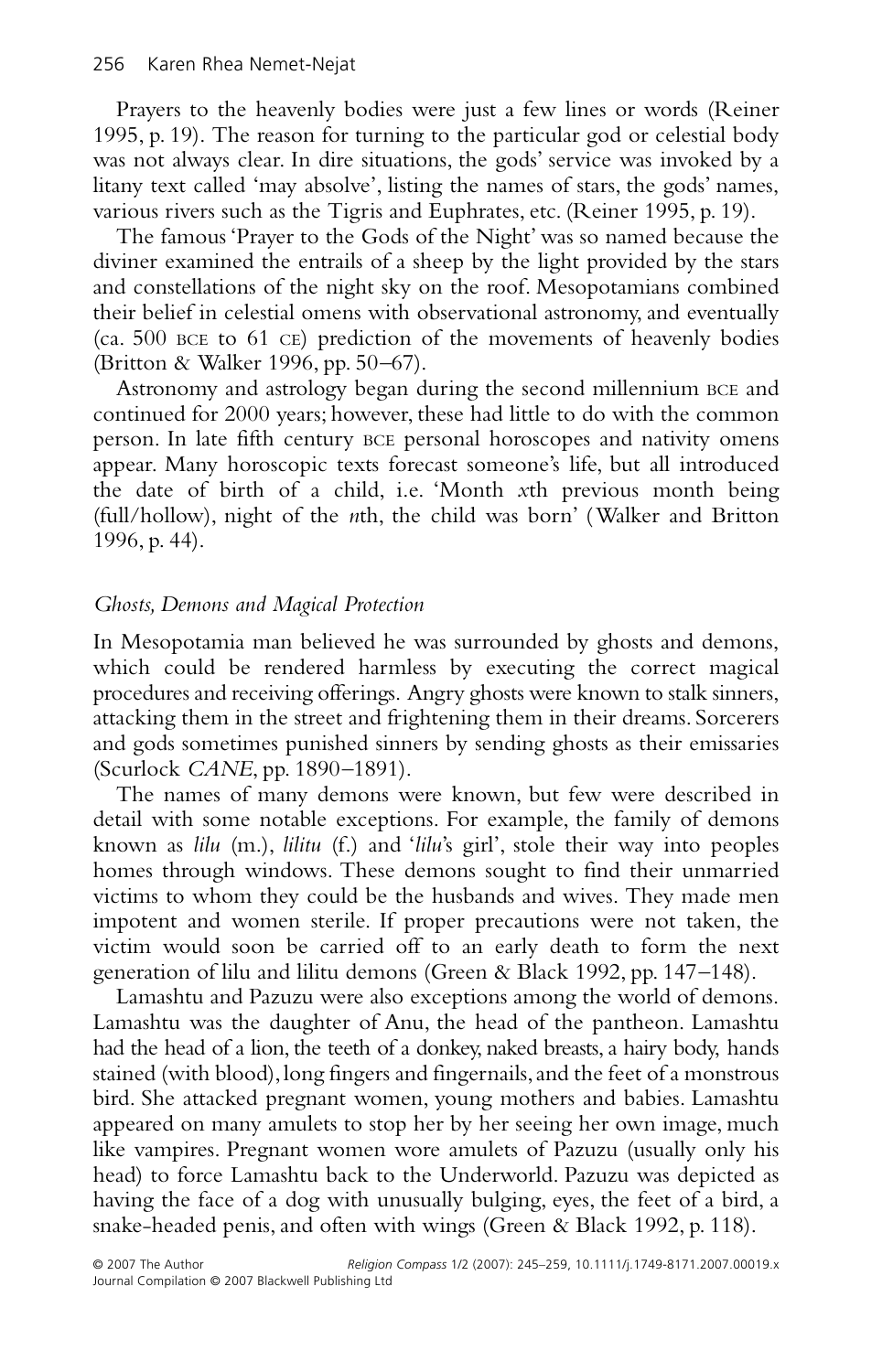Magical paraphernalia were found everywhere, from royal palaces to poor neighborhoods. These objects were placed to keep demons away from places they could enter – windows, doorways and drainpipes, etc.

During the first millennium, palaces and some private homes were protected by dogs buried beside the threshold. These dogs were mastiffs, that is, guard dogs. They came in different colors and have been found throughout Mesopotamia. Some of them had appropriate names as 'Don't stop to think, bite!' and 'Loud of bark'. Dogs were also found buried randomly under the floor of a house (Curtis & Reade 1995, p. 116).

In addition, a long list of various types of beads was prescribed to cure certain illnesses. These beads were strung in sets on cords of wool, tendons of a cow or sheep and other filaments. Beads were worn as charms around the neck, the right or left wrist, the right or left ankle, the waist, etc. For example, a small tablet prescribed 'eleven stones for blurred vision, to string on red wool . . . while you recite a charm, and tie it on his left hand'. Images were engraved on beads of precious and semiprecious stone, metals, minerals, shells, and colored glass (Reiner 1995, pp. 125–127). In fact, according to an omen series, some cylinder seals may have been worn as amulets.

## *Conclusion*

A study of religion of the common man is a difficult task, since most information available to us is related to gods and kings. Nonetheless, a certain amount of information can be found through careful examination of documents and archeological findings.

This article has traced personal religion for the common man from the development of the pantheon, the importance of myths, prayers, omens and the use of various forms of magic to release of counterspells against sins. All of this information helps us to try to understand the ways in which the average man worshiped his gods.

#### *Short Biography*

Karen Rhea Nemet-Nejat was the first woman to receive PhD in Ancient Near Eastern Languages, History and Cultures (Distinction) at Columbia University. She is the author of *Daily Life in Ancient Mesopotamia*, *Cuneiform Mathematical Texts as a Reflection of Everyday Life in Mesopotamia* and *Late Babylonian Texts in the British Museum.* She has held a Kohut Fellowship at Yale University, was part of an NEH Fellowship cataloguing mathematical tablets at Yale University, and received a grant from Max-Planck University and the Frei Universitat of Berlin for a seminar on the history of mathematics. She has taught at the Bosphorus University in Istanbul, Turkey, Yale University, and University of Connecticut. She has written numerous diverse articles, e.g.'1,2,3 – Numeracy and Ancient Mesopotamian Mathematics',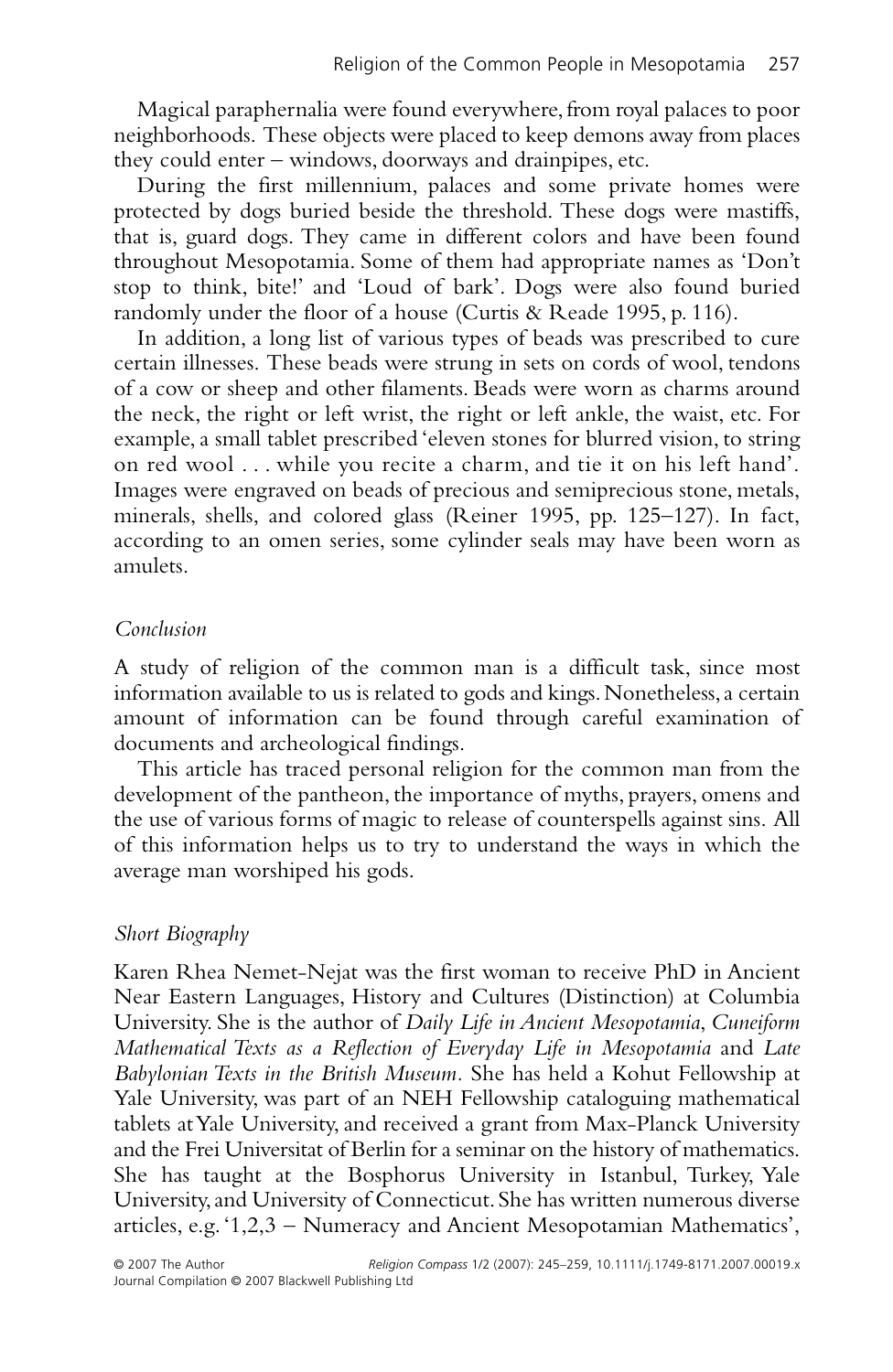in *The Canadian Society for Mesopotamian*, 39 (2004), pp. 42–47;'An Administrative Text about Writing Boards (557 BCE)', *Baghdader Mitteilungen*, 31 (2000), pp. 243–252; and 'Women in Ancient Mesopotamia', chap. 4 in *Women's Roles in Ancient Civilizations: A Reference Guide*, ed. Bella Vivante, pp. 85–114. Westport, Connecticut: Greenwood Press, 1999.

Currently, she is working on Yale Oriental Series 16, concerning three minor kings between Nebuchadnezzar II and Nabonidus and has a book forthcoming on School Texts in the Yale Babylonian Collection with Professor Miguel Civil.

#### *Notes*

\* Correspondence: 1122 Bloomfield Street, Hoboken, NJ 07030, USA.

## *References*

- Black, J & Green, A, 1992,*Gods, Demons and Symbols of Ancient Mesopotamia: An Illustrated Dictionary*, British Museum Press, London, in association with University of Texas Press,Austin,Texas.
- Biggs, R, 'Medicine, Surgery, and Public Health', in JM Sasson (ed.), *Civilizations of the Ancient Near East (CANE)*, pp. 1911–1924.
- Britton, J & Walker, CBF, 1996, 'Astronomy and Astrology', in CBF Walker (ed.), *Astronomy Before the Telescope*, pp. 42–67, British Museum Press, London.
- Curtis, J & Reade, J, 1995, *Art and Empire: Treasures from Assyria in the British Museum*, The Metropolitan Museum of Art, New York, NY.
- van Der Mieroop, M, 2003, 'Reading Babylon', *American Journal of Archaeology*, vol. 107, pp. 257–275.
- Farber, W, 'Witchcraft, Magic, and Divination in Ancient Mesopotamia', in JM Sasson (ed.), *Civilizations of the Ancient Near East (CANE)*, pp. 1895–1909.
- Foster, B, 1996, *Before the Muses: An Anthology of Akkadian Literature*, 2nd edn, 2 vols. 1993. Revised. CDL Press, Bethesda, Maryland.
- Jacobsen,T, 1980, 'Sumer', in A Cotterell (ed.), *Penguin Encyclopedia*, pp. 72–83. Penguin Group, London.
- ——. 1980, 'Akkad', in A Cotterell (ed.),*Penguin Encyclopedia*, pp. 84–89. Penguin Group, London.
- ——. 1976, *The Treasures of Darkness: A History of Mesopotamian Religion*, 2nd edn, 1963, Yale University Press, New Haven, Connecticut.
- Jeyes, U, 1989, *Old Babylonian Extispicy: Omen Texts in the British Museum*. Nederlands Historic-Archaeologic Instate te Istanbul, Istanbul,Turkey.
- Lambert,WG, 'Myth and Mythmaking in Sumer and Akkad', in JM Sasson (ed.), *Civilizations of the Ancient Near East (CANE)*, pp. 1825–1835.
- Lambert,WG & Millard,AR, 1969, *Atra-hasis: The Babylonian Story of the Flood*, Clarendon Press, Oxford, UK.
- Lambert,WG, 1960, *Babylonian Wisdom Literature*, Clarendon Press, Oxford.
- Nemet-Nejat, K, 2002, *Daily Life in Ancient Mesopotamia* (Daily Life through History). 1998. 1st edn. Greenwood Press, Westport, Connecticut: 2nd edn. Hendrickson Publishers, Peabody, Massachusetts.
- Oates, J, 1986, *Babylon*, 1979. Revised.Thames and Hudson, Ltd., London.
- Oppenheim,AL, 1956, *Interpretation of Dreams in the Ancient Near East*,The American Philosophic Society, Philadelphia, Pennsylvania.
- ——. 1977, *Ancient Mesopotamia: Portrait of a Dead Civilization*. 1964. 1st edn.The University of Chicago Press, Chicago, IL. Revised, edited by Erica Reiner.
- Reiner, E, 1995, *Astral Magic in Babylonia*,The American Philosophical Society, Philadelphia, PA.
- Roaf, M, 2000, 'Palaces and Temples in Ancient Mesopotamia', in JM Sasson (ed.), *Civilizations of the Ancient Near East (CANE)*, pp. 423–441.